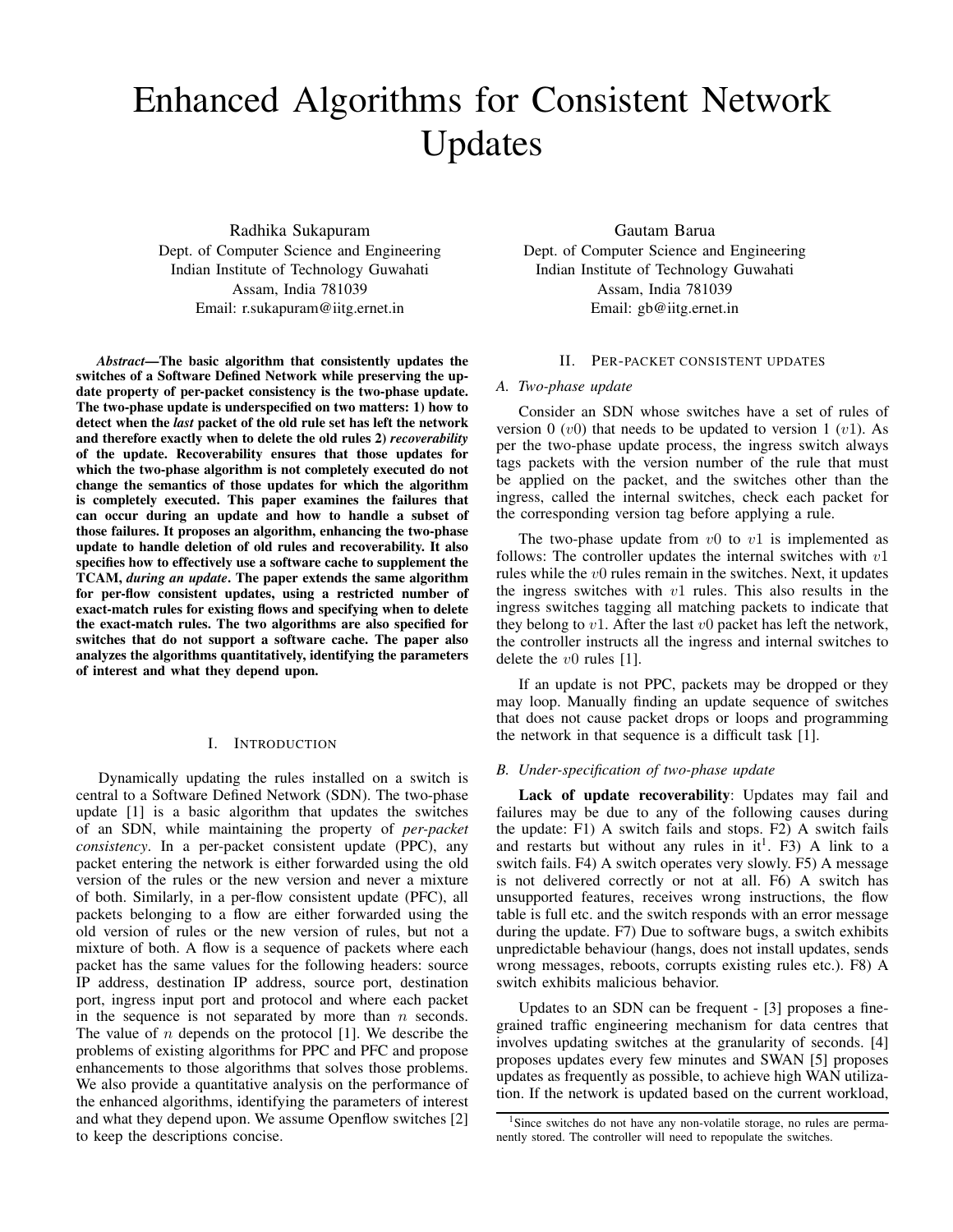changing workloads would necessitate frequent updates in the data center [6], for dynamic flow scheduling. *Since the update rate is high, if there is a failure, it is likely that a failure coincides with an update*.

If there are failures, we need to *limit the effects due to failures* on the update process. The two-phase update does not address *recoverability of an update*. By recoverability of an update, we mean that either an update must be completely installed on all the switches or none of the updates must be installed; the update must never be partially installed. Recoverability ensures that those updates where the two-phase algorithm is not fully executed do not change the semantics of those updates where the algorithm is fully executed (after [7]). For example, if the link to a switch S1 fails temporarily during a  $v1$  update and the  $v1$  update did not occur on S1, it must not happen that the rest of the switches upgrade to  $v1$  when S1 has  $v0$  after the failed link comes up. However, the algorithm does not specify a mechanism for the controller to ensure this. If a switch fails to update, the controller does not have the means to know that there has been an update failure. Moreover, in that case, what is to be done with the rest of the updates that have already occurred? Another issue is that if the rules on switches where they are already installed need to be deleted, it wastes a lot of time as *writing into and deleting from TCAM is time consuming*. The controller must know the list of valid updates active on the network. The use of tagging automatically ensures that the update is versioned and the switch stores the previous version; however the current update algorithm has no mechanism to ensure a rollback.

It is not within the scope of the update process to attempt *complete recovery from failures* because, if there is an update failure, the next action to take is very application specific. Hence the update process *must only limit the effects due to failures*. For example, if the v1 update was to rereoute packets through a switch S2 instead of S1 due to a policy change, and S2 fails during the update, then the application may want to just abort the update. On the other hand, if there is a routing update which changes the ingress to egress path, if a switch fails on the new path while it is being updated to  $v_1$ , the application may want to instruct the controller to suspend the ongoing update and resume it in a modified manner, taking advantage of the switch updates that may have already occurred for v1.

There is existing work to provide an abstraction to develop programs that implement fault tolerance in the network [8], algorithms to implement local fast failover [9], [10], re-design of the controller to reduce fate-sharing between apps and the controller [11] etc. but none on failure during an update itself. In the absence of actual data on the frequency of failures, *software must try to provide as much protection as possible*. This helps *hide some of the failure complexity from applications* and architects can choose hardware that improves overall cost, in the context of a data center [12]. It may also be possible to use *hardware from different vendors more easily*, which is one of the goals of SDN. Also, as argued for server failures in [12], it *"simplifies a broad class of operational procedures"*. For example, switch software upgrades or shutting down a switch can happen during normal operation, without special procedures; handling failures during updates is a movement in this direction.

In addition to the above, unrelated to failures and recovery from failures, *applications may wish to abort an ongoing update*. Such an abort is meaningful only if it takes place before the ingress switch updation is complete. Otherwise, the application has to issue a new update to take the network to the desired state.

Time of deletion of old rules is unspecified: A rule belonging to an older version must be deleted only when the switch is certain that no packet belonging to the older version exists either within the switch or upstream from the switch. Otherwise, packets belonging to the older version will be dropped, violating the property of drop-freedom. But deleting a rule cannot be indefinitely delayed because TCAM space is scarce.

Since the controller monitors information in the switch on a per-rule basis and not on a per-flow basis, it does not have any means to know whether there are active flows associated with a (wild-carded) rule before it issues a delete command for that rule. An internal switch knows whether there are active flows associated with a rule, but it does not have a mechanism to know if the packet it has received is indeed the last packet belonging to  $v0$ . Though many networks use load balancing schemes that use the same path for all packets of a flow and distribute different flows over different links, there are schemes that are proposed that send different packets of the same flow over different links [13]. In such cases a switch may not know if the last packet belonging to  $v0$  will be sent to it at all. One of the ways to solve this is for the controller to ensure that the last packet has crossed the switch, before it sends a delete command to that switch.

It is possible to associate an inactivity timer with each old rule such that the rule is deleted if it is not accessed in the specified time. The timer value depends on inter-arrival times between packets, which could vary depending on delays in switches, which perhaps vary due to congestion, or paths that packets traverse, which could vary due to complex load balancing schemes. *More than the value of the timer being unpredictable and variable, the issue is that an internal switch can never be certain that there are no packets upstream even if the timer has expired, if the timer is only associated with accessing the rule*. It is desirable to have a mechanism to delete the old rule set independent of the above considerations.

# *C. Usage of Software Rules Table*

Since TCAM space is scarce, it is desirable to use a software cache to supplement the TCAM such that rules are installed both in the TCAM and in a rules table implemented in software, called the Software Rules Table (SRT), a model of which is described in [14]. Since switching in TCAM is faster, all high priority rules can be periodically moved to TCAM and the remaining rules can be in the SRT. Adding (removing) rules to (from) a TCAM incurs considerable overhead [15], while doing the same to an SRT is faster.

# *D. Enhanced 2 Phase Update with SRT (E2PU-SRT)*

E2PU-SRT addresses failures F1 through F6 and the other issues identified in section II-B, while preserving the update property of per-packet consistency.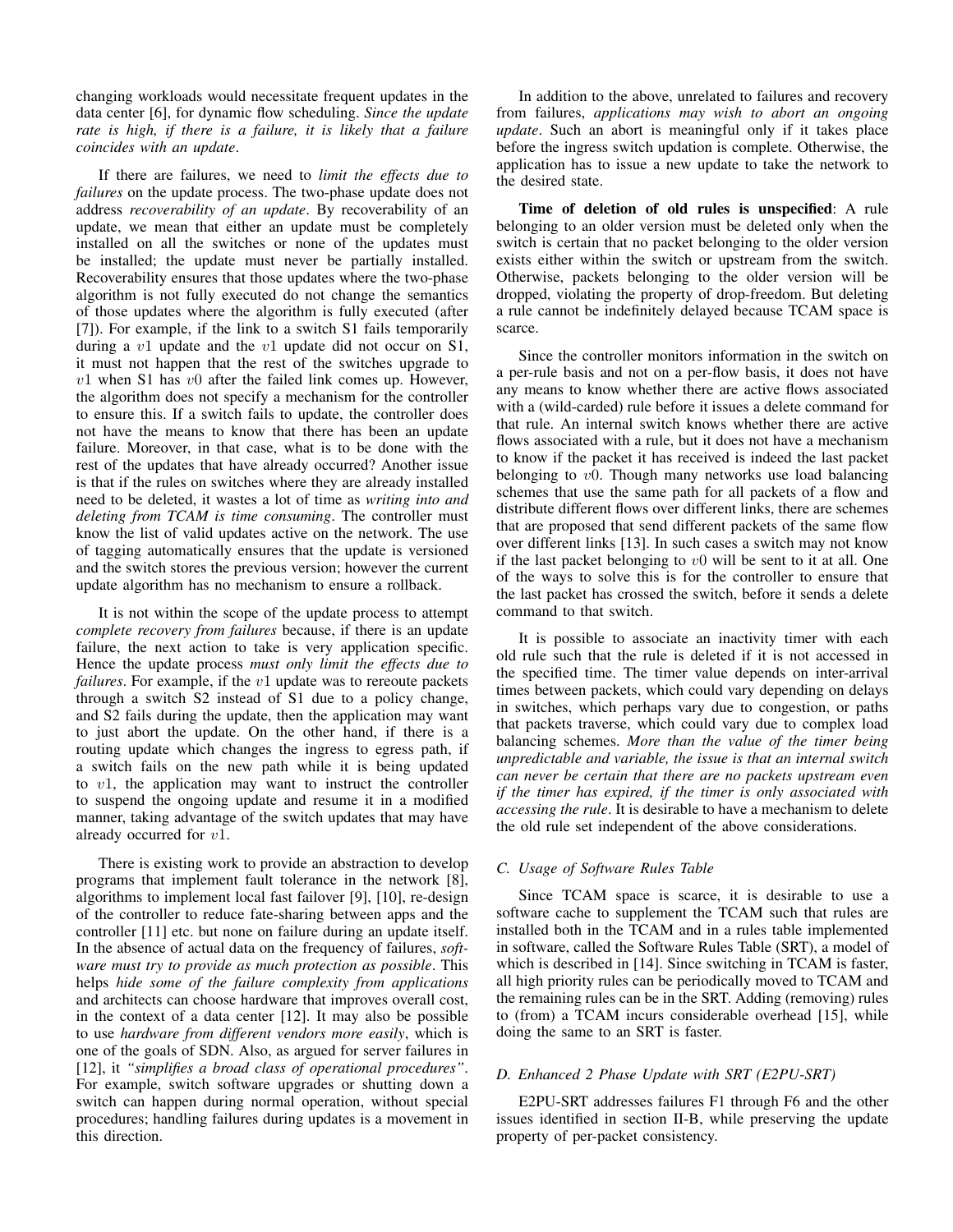The switch on which a rule needs to be inserted or modified is called an affected switch.

- 1) The controller sends "Commit" with the new rules to all the affected switches. All the affected internal switches (this could include ingress switches that received rules by virtue of them acting as internal switches for other paths that belong to this update) install the new rules into the SRT. The ingress switches do not yet install the rules that tag packets with  $v1$ or policy rules, but store them internally.
- 2) Each switch that processes "Commit" sends back "Ready to Commit".
- 3) The controller receives "Ready to Commit" from all the switches and then and only then sends "Commit OK" to *all* the affected switches. As soon as the ingress switches receive "Commit OK" they stop sending packets tagged  $v0$  and switch over to  $v1$ . *After receiving "Commit OK", a switch may move the* v1 *rules to TCAM at any time*.
- 4) Each switch that processed "Commit OK" sends "Ack Commit OK" to the controller. Each *ingress* switch sends the current time with this message, called  $T<sub>o</sub>$ .
- 5) After receiving "Ack Commit OK" from all the affected *ingresses*, the controller notes the latest value of  $T_o$  received and saves it as  $T_l$ . Now it sends "Discard Old" to all the switches where rules need to be deleted. It sends  $T_l$  and the v0 rules to be deleted as a part of "Discard Old".
- 6) When each internal switch receives "Discard Old" it deletes the list of rules received in "Discard Old", whenever its current time  $T_c > T_l + M$ , where M is the maximum lifetime of a packet within the network. The ingresses delete immediately.
- 7) Each switch that processes "Discard Old" sends a "Discard Old Ack". When the controller receives all the "Discard Old Ack" messages the update is complete.

The  $v_0$  rules can be in the TCAM or the SRT, for the internal switches. However, the algorithm assumes that the  $v_0$ rules are in the SRT, for all ingresses. If they are in the TCAM, upon receiving "Commit", those ingresses must install  $v_1$  rules in the SRT, at a lower priority. Then, upon receiving "Commit OK", they must delete the  $v_0$  rules from the TCAM. This variation is referred to as E2PU-SRT'.

It is possible to implement sending and acknowledging a message in Openflow using the barrier command [2].

After  $T_l$ , no  $v0$  packets are injected by any ingress into the network. After  $M$  units of time after that, all the  $v0$  packets that were in the network would have left it. Therefore deleting  $v0$  rules at this point will not cause any packet to be dropped.

Handling Failures and Application Aborts:<sup>2</sup> If one (or more) of the switches is unable to process a "Commit" due to any of the failures F1 through F6 in section II-B, the controller will not receive "Ready to Commit" at all, or on time. Similarly, the controller may not receive "Ack Commit OK" from some ingresses. The controller now performs the following actions for this update: 1) suspend the update 2) preserve the tag used for the current update 3) inform the application. The application can choose to abort the update, in which case the controller aborts the update. Since  $v1$  rules are stored in the SRT, deleting them will not be time consuming. The application, instead of aborting the update, may send some modifications to the update, such as addition or deletion of rules to new or existing switches. In that case, the controller sends a "Commit" for adding v1 rules, using the tag preserved for this application. It appends the delete commands meant for the  $v0$  rules and the delete commands for the completed  $v1$ rules, if any, to the list of rules to be deleted (later, using "Discard Old"). The switches may thus receive more than one "Commit" and "Commit OK" messages with the same tag, before receiving a "Discard Old". If there is a failure after the controller receives "Ack Commit OK", the application must issue a new update, if required. If the application requests the controller to abort the update before the controller has received all the "Ack Commit OK" messages, the controller aborts the update. If the controller aborts the update, all  $v1$  rules are deleted.

Alternate Designs for Deleting the Old Rules: It is possible for the *controller* to wait for an additional time of M after receiving the acknowledgement from the last ingress switch and then send a message to all the switches requesting them to delete the old rules *immediately*. However, the last ingress switch may take some time to send "Ack Commit OK" to the controller, because it is far away from the controller or because the switch is just slow. Each internal switch only needs to wait until its time exceeds  $T_l + M$ , which is faster than the controller waiting for M units of time *after* it receives the last "Ack Commit OK". It is possible to further optimize this by the controller sending "Discard Old" messages as soon as it receives "Ack Commit OK" from an ingress, to all the internal switches that accept  $v0$  packets only from that ingress. This needs further exploration.

## III. PER-FLOW CONSISTENT UPDATES

### *A. Challenges in PFC*

When the controller instructs the ingress to switch to  $v1$ , some of the old  $v0$  packets are very likely to be present in the network. It is possible that they reach the egress switch later than the new packets tagged with  $v1$ , as the  $v0$  packets may follow a different path. Switches take a lot of care not to re-order packets [16], but updates could result in packets that are re-ordered, causing performance degradation [17] and if updates need to be performed frequently, the impact will be severe. This is one of the reasons for needing a PFC. Another reason is that a load balancer splits packets destined to a single server across multiple servers, by restamping the destination IP address of every received packet. It determines the destination address depending upon the rule installed in it, which usually allocates the destination address based on the source address of the packet. During an update to a load balancing switch [18], connections existing at the time of the update will be broken unless the update is per-flow consistent. Finally, applications will also need PFC; for example, a policy change that drops packets may disrupt a large file transfer.

For a PFC, the affected flows must complete without any disruption due to the update, regardless of the duration of the

<sup>&</sup>lt;sup>2</sup>Unlike DBMS updates, a failure will not block the update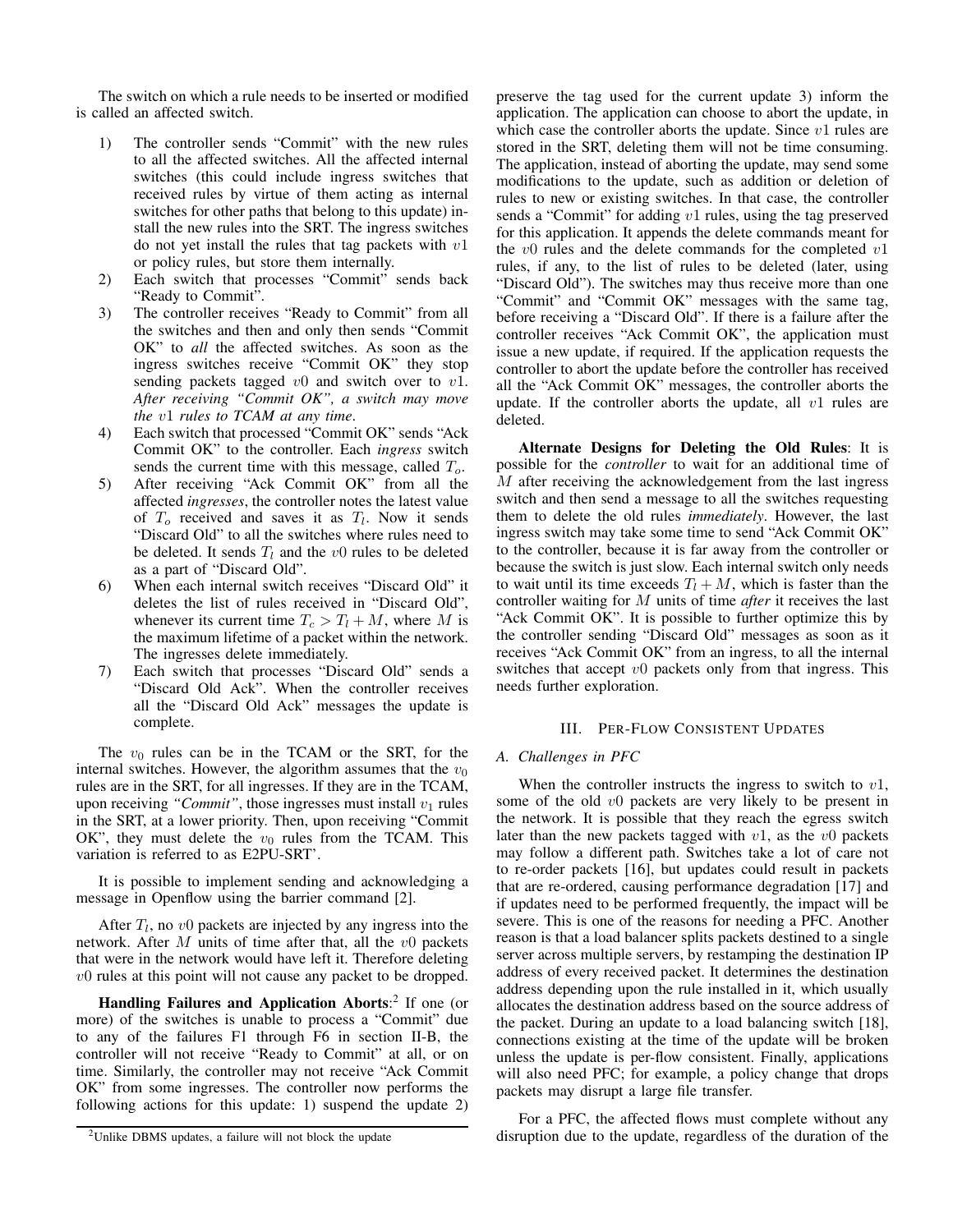flow or the flow rate and these flows *must not* switch over to the new version of the rule. At the same time, new flows that originate after a certain stage in the update must follow the new version of rules. Ingress switches need to know when the affected flows will stop and they cannot switch over to  $v1$ tagging like in PPC. Internal switches need to delete old rules, but the method used in PPC will not work as  $v0$  packets may continue to come from existing flows while packets of new flows may be tagged as  $v1$ . So only when all old flows have ceased, can an internal switch delete  $v0$  rules.

# *B. Existing Algorithms*

In order to keep track of each individual flow, a *microrule* is added for each flow, where the match for the rule is based on the header fields that uniquely identify a flow. A timeout is associated with each microrule which is triggered when no matches take place for the time-out period and a suitable associated action is taken. The microrule is an exact copy of the original rule, except that its headers match exactly that of a flow.

Devoflow [19] proposes a switch that can support a "clone" command and usage of this to support PFC is examined in [1]. When this command is set for a rule with wildcards in an ingress switch, the switch installs a microrule for each new header seen that signals a new flow. Subsequent packets of that flow match that microrule. The algorithm uses clone rules when any update is installed. Thus, for example, all  $v0$  rules are clone rules. This results in  $v_0$  microrules being generated and installed for every flow, right after the  $v_0$  update. To update with  $v1$  rules, they are installed and they too are made clone rules;  $v0$  rules are deleted at the same time. Now a new flow will create a new microrule and v1 rules will apply while old flows will match their existing microrules and so  $v_0$  rules will apply. *This method has the following issues: 1) Microrules are always present and so the overheads of these microrules will affect the performance of a switch 2) It is unclear when the microrules get deleted 3) As in PPCs, when the old rules are deleted is unspecified and in the absence of acknowledgements from the switch, the update installation may be unrecoverable*.

[18] provides two solutions for updating a load balancer. In the first solution, assume that all packets from source IP address 0\* need to be sent to server replica R2, instead of replica R1. During the update, the controller installs transition rules that direct *all* 0\* packets to the controller. The controller examines the next packet of all 0\* connections - if it is a SYN, it is a new connection; otherwise, it is an existing connection. The controller then installs microrules with soft timeouts, that direct the new connections to R2 and the old connections to R1. The controller examines 0\* packets for 60 seconds to see if there is any missed connection ; if not, it installs the rule that directs  $0*$  to R2, at a lower priority than the microrules. In the second solution, the controller first installs the new rule that directs all traffic to R2, at a lower priority. Next, it installs temporary rules with inactivity timeouts, dividing the address space of 0\* into several parts that direct all the traffic to the old replica, at a higher priority, and deletes the old rule. Upon timeout, the temporary rules are deleted and the new rules take effect. *While the first solution has the disadvantage of loading the controller, the second has the danger of some of the rules* *never timing out due to new connections being continuously established that match one of the temporary rules*.

# *C. Enhanced Per-Flow Consistent Update with SRT (EPCU-SRT)*

In comparison with the first existing solution mentioned above [1], the overhead of microrules is greatly reduced as we restrict microrule generation between the switch receiving a "Commit" and "Commit OK". We also specify a method to delete the microrules. Comparing with the first solution in [18], our solution does not involve the controller and with the second solution, we generate exact rules and take advantage of the SRT to reduce concerns on rule space.

In switches with an SRT, the algorithm is as follows, assuming one flow table:

1) The controller sends "Commit" with the new rules to all the affected switches. All the affected *internal* switches install the new rules into the SRT. The *ingress* switches do not yet install the rules that tag packets with  $v1$  or policy rules but store the rules internally. An ingress switch also enables microrule creation. For every new header of a packet which does not have a microrule, a new microrule for that header is created.

When an *ingress* receives a "Commit", the ingress demotes the set of  $v0$  rules to the SRT, if the rules currently exist in TCAM. Next, if a packet matches an old v0 rule, it installs a microrule for that flow in the SRT, if one does not already exist, and associates a timer with it that will time out and delete the rule after  $T<sub>g</sub>$  units of inactivity. These microrules have higher priority than the old  $v0$  rules. This process continues until v1 rules are installed later.

If flows are assumed to be implemented by TCP, then the following is added to each microrule. Along with a match for the header fields associated with a flow, FIN, ACK and RST are also matched (Openflow v1.5.0 [2] supports this). Two variables are kept for each microrule: FINreceived, and FINACKreceived. When there is a FIN match, FINreceived is set to true and if FINACKreceived is found to be set, the microrule is removed as the flow has ended. If a FIN and ACK both match, then FINACKreceived is set and if FINreceived is already set, the microrule is removed. Finally, if there is an RST match, the microrule is deleted. *If a microrule is not removed by the above matches, then it is removed when the timeout associated with it is triggered.* This is discussed further in III-D.

- 2) All the ingress switches and the switches that have acted upon "Commit" send back "Ready to Commit".
- 3) The controller receives "Ready to Commit" from all the switches and then and only then sends "Commit OK" to *all* the switches. As soon as the ingress switches receive "Commit OK", they stop generating further microrules. They insert  $v1$  rules in between the  $v0$  microrules (which have the highest priority) and the old  $v0$  rules (which have the lowest priority). After receiving "Commit OK", an *internal* switch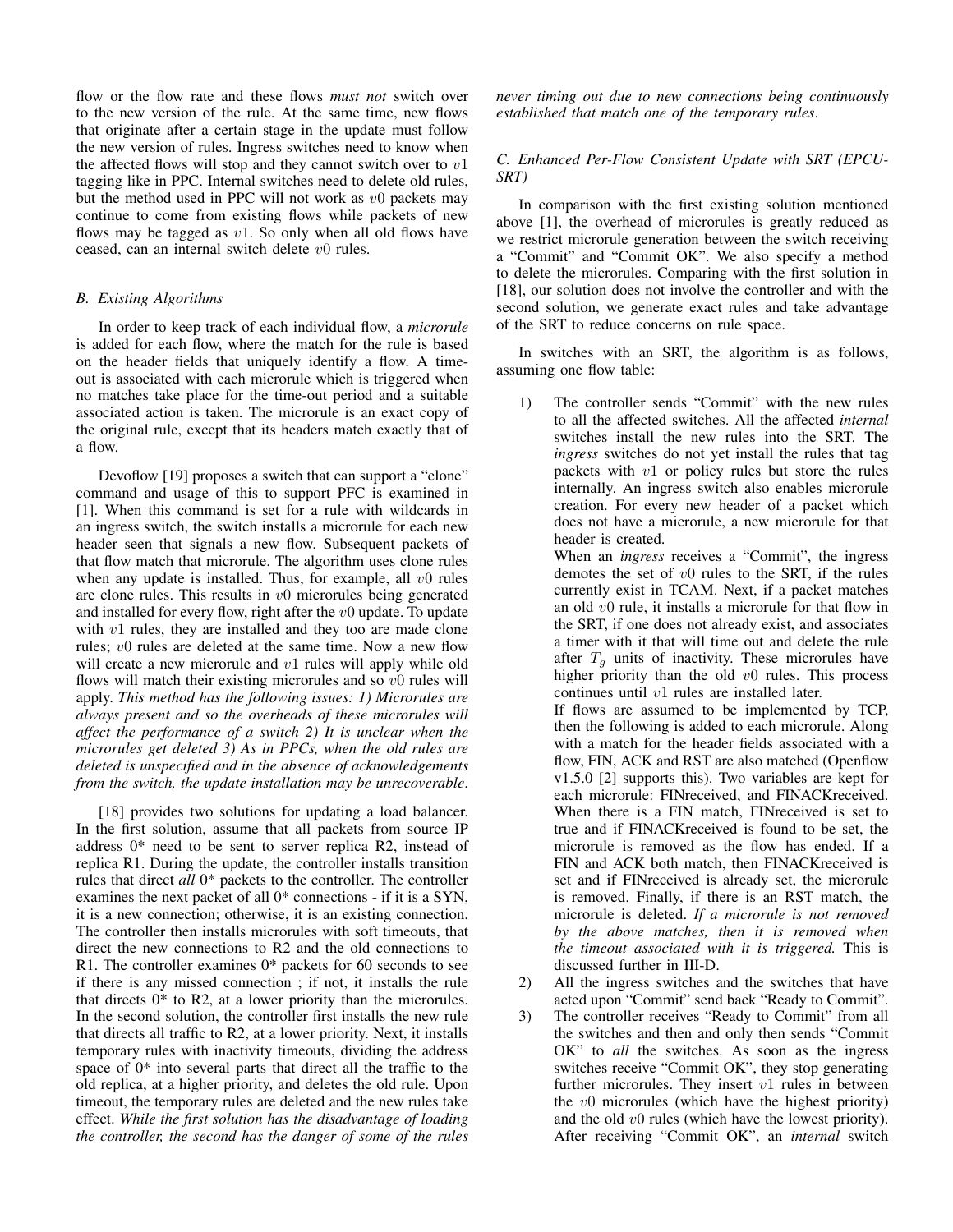may move the v1 rules to TCAM at any time. All new flows now use  $v1$  rules.

- 4) Each ingress switch sends "Ack Commit OK" only *after all its* v0 *microrules are removed*. The internal switches send "Ack Commit OK" soon after receiving "Commit OK". Each ingress switch sends "Ack Commit OK" to the controller with the current time, called  $T<sub>o</sub>$ . After all the v0 microrules are deleted, an *ingress* switch may move the v1 rules to TCAM at any time; however, it is not necessary to do so.
- 5) After receiving "Ack Commit OK" from all the affected *ingresses*, the controller notes the latest value of  $T<sub>o</sub>$  received and saves it as  $T<sub>l</sub>$ . Now it sends "Discard Old" to all the switches where rules need to be deleted. It sends  $T_l$  and the v0 rules to be deleted as a part of "Discard Old".
- 6) When each *internal* switch receives "Discard Old", it deletes the list of rules received in "Discard Old", whenever its current time  $T_c > T_l + M$ , where M is the maximum lifetime of a packet within the network. The ingresses may delete immediately.
- 7) Each switch that processes "Discard Old" sends a "Discard Old Ack". When the controller receives all the "Discard Old Ack" messages the update is complete.

If a load balancer requires an update from  $v_0$  to  $v_1$ , we assume that the load balancer is an internal switch that requires an update and we proceed with the update as outlined above. If multiple, pipelined flow tables exist, the algorithm can be modified to handle them. It is not described here due to space constraints.

# *D. Value of the Microrule Expiry Timer* T<sup>g</sup>

This value will be protocol dependent. However, if we assume TCP, as per the TCP protocol definition ([20] and [21]), a connection can remain alive without any upper limit on idle time. However, in practice, most implementations have time-outs, which if triggered, results in the connection being dropped. So the microrule timer should expire when there are *no packets on the connections for this amount of time*. Since such time-outs are large compared to network time to live (linux implementations have a maximum keep-alive duration of 75 seconds, implying that a connection will get closed if there is no activity for 75 seconds), problems of re-ordering of packets and of broken connections due to load balancing will be taken care of.

## *E. Long-lived Flows*

Every update need not be a PFC update. Data centers may have flows that are so long that waiting for them to complete during an update may render the rest of the update useless. For long-lived flows, applications must not instruct the controller to use a PFC update when such flows are affected by the update. Alternately, applications may exclude such flows from the update. However, it may be required to do a PFC update for such a flow - for example, an application wishes to install a policy change that affects a long-lived flow (or a set of longlived flows), but the flow must not be disrupted and the policy change must be effective as soon as the flow is completed. In such cases, the application must first install a separate rule

#### TABLE I. SYMBOLS USED IN THE ANALYSIS

| $T_{c_{\hskip.1em 1}}$ | Time at which the controller sends "Commit"                                                                                           |
|------------------------|---------------------------------------------------------------------------------------------------------------------------------------|
| δ                      | The message transmission time between the controller and a switch                                                                     |
| $t_u$                  | The time taken to insert rules in a switch                                                                                            |
| $t_d$                  | The time taken to delete rules from the SRT                                                                                           |
| $t_{dt}$               | The time taken to delete rules from the TCAM                                                                                          |
| $t_{s}$                | The time for which a switch waits after it receives "Discard Old" and<br>before it deletes rules                                      |
| $t_{u\mu}$             | The time required after receiving a "Commit OK" to install (and<br>delete) the microrules pending installation (and deletion), if any |
| $t_\mu$                | The time that the ingress waits until all its remaining microrules get<br>deleted, after installing $v1$ rules                        |
| $n_{\rm o}$            | The number of old rules that need to be removed                                                                                       |
| $n_n$                  | The number of new rules that need to be added                                                                                         |
| $n_i$                  | The number of new rules that need to be added to the ingress, to meet<br>its ingress functions                                        |
| $k_{\alpha}$           | The number of switches where new rules do not need to be installed<br>but old rules need to be removed                                |
| $k_n$                  | The number of switches where only new rules need to be installed<br>(this includes such ingresses too)                                |
| $k_c$                  | The number of switches where old rules need to be removed and new<br>rules need to be added (this includes such ingresses too)        |
| $k_i$                  | The number of ingress switches where new rules need to be installed                                                                   |
|                        |                                                                                                                                       |

for the long-lived flow, which is of higher priority than the general rule (if a separate rule does not already exist). Now it must do the desired PFC update, with only this flow. [6] and [19] provide mechanisms to identify long-lived flows. In the internet, applications like BitTorrent have permanent TCP connections that use keep-alive timers during their idle time [22] - PFC updates are not meaningful for such flows.

#### IV. SWITCHES WITHOUT AN SRT

If the switches in a network do not have an SRT, when an internal switch receives a "Commit" with the new rules, it installs the rules in the *TCAM* and sends back "Ready to Commit". The controller, on receiving "Ready to Commit", need send "Commit OK" to *only the ingresses*. The ingresses install the new  $v1$  rules in the TCAM. The rest of the algorithm remains the same. In the case of a PFC, since the microrules also get installed in the TCAM, the usage of TCAM becomes very high and the update becomes slow. Also, if the controller wishes to abort the update, the switches that have already installed the rules need to incur the overhead of deleting them from the TCAM. Section V mentions further comparisons.

# V. ANALYSIS OF THE ALGORITHM

The parameters of interest during a PPC are: 1) Parameter 1: Duration for which the old and new rules exist at each type of switch 2) Parameter 2: Duration within which new rules become usable 3) Parameter 3: Message complexity the number of messages required to complete the protocol 4) Parameter 4: Time complexity - the total update time and 5) Parameter 5: Duration for which microrules are present at the ingress (relevant only for PFC). Parameters 3 and 4 are along the lines of complexity measures in distributed systems [7] .

The purpose of the analysis is to understand what the above depend upon.

The symbols used in the analysis is as per Table I. It is assumed that the time taken for the sum of the propagation times and switch delays between the controller and the switches is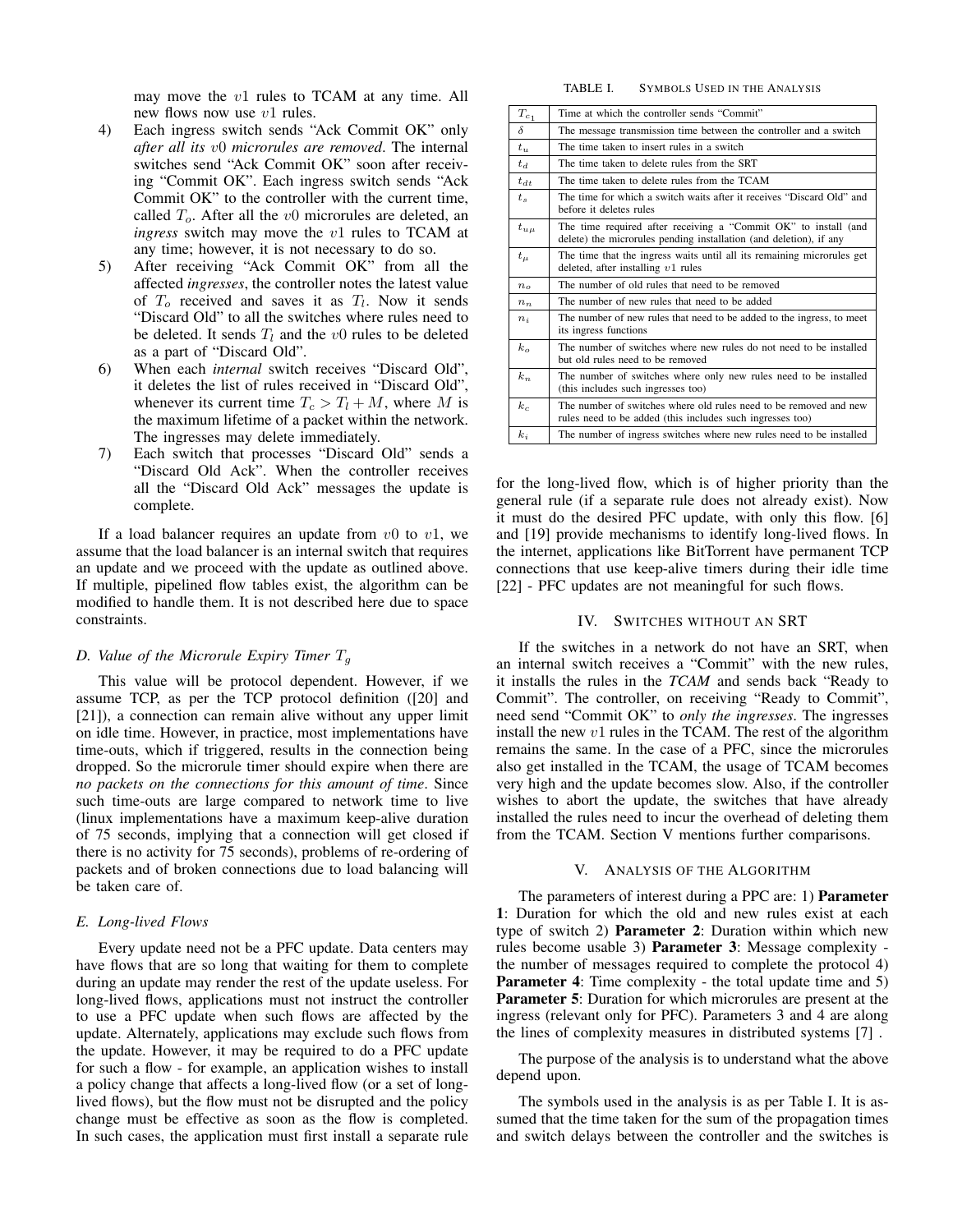TABLE II. ANALYSIS OF PPC AND PFC

| Parameter    | <b>E2PU-SRT</b>              | <b>E2PU-SRT'</b>                             | <b>EPCU-SRT</b>                                   | <b>EPCU-SRT'</b>                                          |
|--------------|------------------------------|----------------------------------------------|---------------------------------------------------|-----------------------------------------------------------|
| 1, Case 1.1  | $2\delta + t_d$              | $2\delta + t_u + t_{dt}$                     | $2\delta + t_{\mu} + t_{d}$                       | $2\delta + t_{\mu} + t_{d}$                               |
| 1, Case 1.2  | $4\delta + t_u + t_d$        | $2\delta + t_{dt}$                           | $4\delta + t_u + t_{u\mu} + t_{\mu} + t_d$        | $4\delta + t_u + t_{u\mu} + t_{\mu} + t_d + t_{dt}$       |
| 1, Cases 2.3 | NA                           | NA.                                          | NA                                                | NA                                                        |
| 1, Case $4$  | $4\delta + t_u + t_s + t_d$  | $4\delta + t_u + t_s + t_d + t_{dt}$         | $4\delta + t_u + t_{u\mu} + t_{\mu} + t_s + t_d$  | $4\delta + t_u + t_{u\mu} + t_{\mu} + t_s + t_d + t_{dt}$ |
| 2            | $3\delta + 2t_u$             | $3\delta + 2t_{ii} + t_{dt}$                 | $3\delta + 2t_u + t_{uu}$                         | $3\delta + 2t_u + t_{uu} + t_{dt}$                        |
| 3            | $2k_o + 6k_c + 4k_n$         | $2k_o + 6k_c + 4k_n$                         | $2k_o + 6k_c + 4k_n$                              | $2k_o + 6k_c + 4k_n$                                      |
|              | $6\delta + 2t_u + t_s + t_d$ | $6\delta + 2t_{ii} + t_{s} + t_{d} + t_{dt}$ | $6\delta + 2t_u + t_s + t_d + t_{u\mu} + t_{\mu}$ | $6\delta + 2t_u + t_s + t_d + t_{u} + t_u +$              |
|              |                              |                                              |                                                   | $t_{dt}$                                                  |
|              | <b>NA</b>                    | NA.                                          | $2\delta + 2t_u + t_{u\mu} + t_{\mu}$             | $2\delta + 2t_u + t_{u\mu} + t_{\mu} + t_{dt}$            |

uniform (δ). Let the time taken for all insertions  $(t<sub>u</sub>)$  and deletions  $(t_d)$  be uniform and let the processing time at each switch be negligible. The time at which the last switch sends "Ready to Commit" is  $T_{c_1} + \delta + t_u$ , assuming the sum denotes the longest time taken. Let the number of rules that need to be removed  $(n_o)$ , added to switches in general  $(n_n)$  and added to the ingress to meet its ingress functions  $(n<sub>i</sub>)$  be uniform across switches.

We need to consider different kinds of switches while evaluating various parameters: Case 1) ingress switches, with Case 1.1 where the ingress switch is not an internal switch and Case 1.2 where the ingress switch is also an internal switch, Case 2) internal switches where new rules do not need to be installed but old rules need to be removed, Case 3) internal switches where only new rules need to be installed and Case 4) internal switches where old rules need to be removed and new rules need to be added. For Case 1.2, to simplify the presentation, it is assumed that there are no old internal rules to be deleted. For all ingresses, it is assumed that old ingress rules need to be removed and new ingress rules added.

For PFC, the ingress starts generating and updating the SRT with microrules from when it receives a "Commit" until it installs  $v1$  rules. During this interval, it is possible that some microrules get deleted too. Let us assume that it takes  $t_{u\mu}$ more units of time after receiving "Commit OK" to install (and delete) the microrules pending installation (and deletion), if any, in the SRT, before it starts installing  $v_1$  rules.  $t_u$  is the time that the ingress takes to install v1 rules. Let  $t_{\mu}$  be the time that the ingress waits until all its remaining microrules get deleted, after installing  $v1$  rules. So there is an additional amount of time  $t_{u\mu} + t_{\mu}$  that the ingress incurs between it receiving "Commit OK" and before it sends "Ack Commit OK", compared to E2PU-SRT. Let there be  $n_{\mu}$  microrules in the switch, just before the  $v1$  rules are installed.

Table II captures all the parameters for a PPC and a PFC. For PFC updates, the new rules are considered usable even when microrules are present (parameter 2). If  $v_0$  rules of an ingress are in the TCAM, all the timing related parameters worsen and are shown under E2PU-SRT' and EPCU-SRT'.

Observations: 1) For networks without an SRT, parameters 1,2 and 4 worsen because the values of  $t<sub>u</sub>$  and  $t<sub>d</sub>$  increase significantly, though the formulae remain the same. However, the number of messages used reduces to  $2k_o + 4k_c + 2k_n + 2k_i$ . 2) If  $v_0$  rules for all the switches are in the SRT, the parameter values reduce as  $t_d$  reduces. If some of the internal switches (but not ingresses) have  $v_0$  rules in the TCAM, their deletion times will dominate parameters 1 and 4. 3) Since a mix of rules in TCAM and SRT is going to be a practical scenario, to reduce these parameters, mechanisms for fast deletions, such

as to disregard a rule from a switch by quickly marking it as deleted and physically removing it later, must be considered. 4) For small networks the update and delete times will dominate  $\delta$  and  $t_s$  (the network diameter). For large networks, with all rules in the SRT,  $\delta$  and  $t_s$  will have a larger influence on the parameters. 5) If there are long-lived connections,  $t_{\mu}$  (this is the time-out for a flow to be closed if there is no traffic) will dominate all parameters - either they must be excluded from updates or applications must use only short connections. 6)For both PPC and PFC (with SRT), the new rules get installed fairly quickly and the old rules are removed as soon as is feasible.

## VI. RELATED WORK

Detection of the last packet: [23] proposes a method that reduces rule space in switches. zUpdate [24] and SWAN [5] ensure that updates do not cause congestion. [25] provides a dependency table that denotes at which switch a rule must be modified to guarantee a consistency property, before it uses a new rule. [26] proposes a method of creating a dependency graph between rules such that their toplogical ordering is a safe update. Dionysus [15] improves the update time. [27] provides a mechanism to enforce customizable consistency properties. None of these describes how and when to delete old rules. [28] proposes a method to preserve rule space in switches during updation and addresses the problem of identifying when the old rules can be deleted, but the method is different from a two-phase update. No paper addresses recoverability.

Per-flow consistency: [1] proposes associating a timeout with the old rule, but the rule may never timeout if it is coarse. The servers can send a list of active sockets or indicate the end of a flow to the controller but this involves changes to servers. Devoflow [19] proposes a switch that can support a "clone" command and usage of this to support per-packet consistency is examined in [1].[18] provides two solutions for updating (only) a load balancer in a per-connection consistent manner.

Handling Faults: There is existing work to provide an abstraction to develop programs that implement fault tolerance in the network [8], algorithms to implement local fast failover[9], [10], re-design of the controller to reduce fate-sharing between apps and the controller [11] etc. but none on failure during an update or recoverability.

### VII. CONCLUSIONS

The paper identified areas where the basic update algorithm for SDNs is under-specified and described enhancements for update algorithms for PPC and PFC, exploiting the availability of an SRT. We also analyzed the algorithm quantitatively.